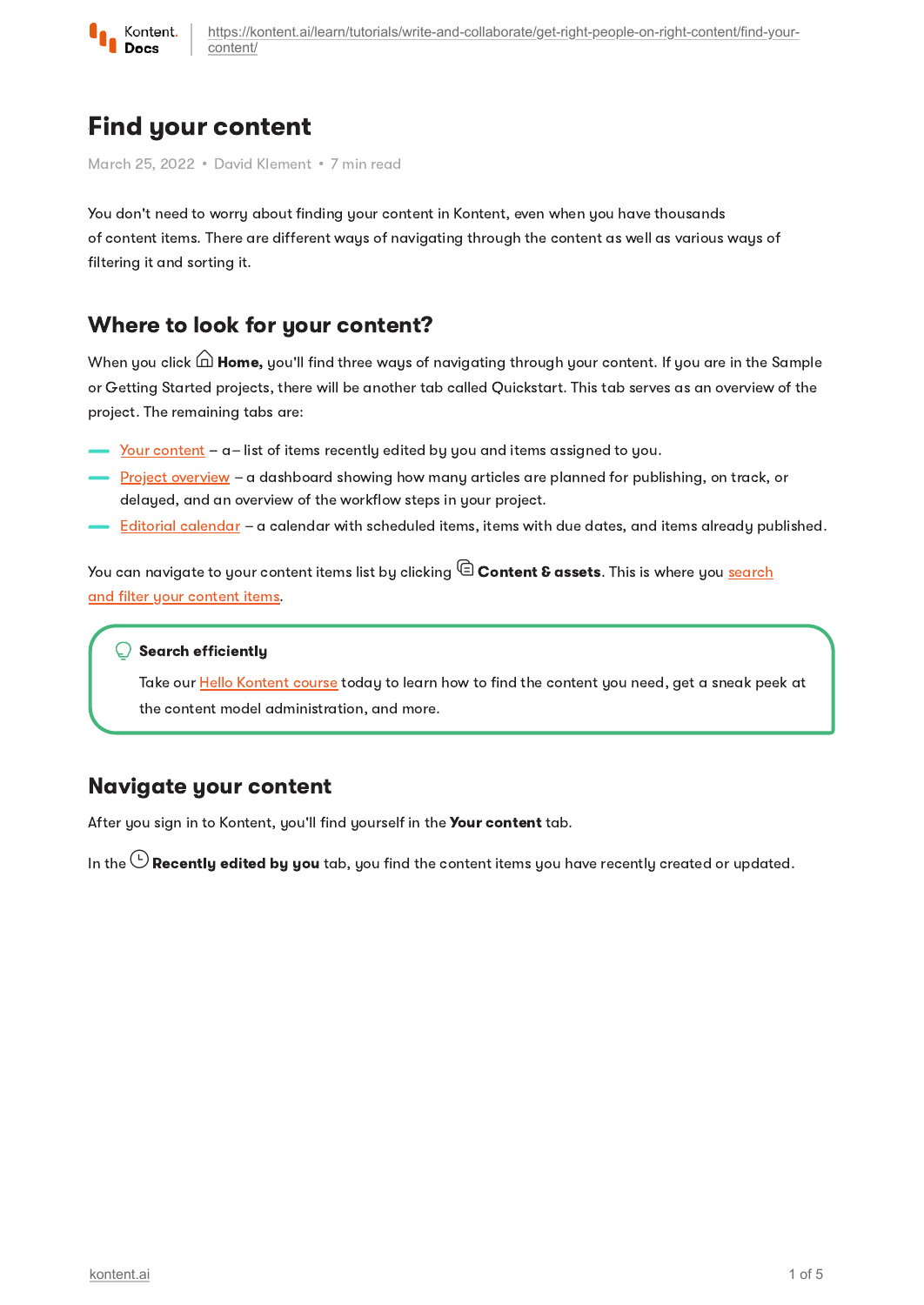

|                       | Edukonio $\vee$<br>Your content | Project overview       | Editorial calendar              |                          |                   |
|-----------------------|---------------------------------|------------------------|---------------------------------|--------------------------|-------------------|
| ⋒<br>Home             | ⊙<br>Recently edited by you     | 8 Assigned to you (12) | $\boxed{\smile}$ Your tasks (1) |                          | <b>CREATE NEW</b> |
| ⊛<br>Web<br>Spotlight | Name                            | Content type           | Workflow step                   | Due                      | Your last edit    |
| ِ ِ                   | Email address                   | Form field - Text      | Published                       | $\overline{\phantom{0}}$ | 1 hour ago        |
| Content<br>& assets   | Generic SEM contact form        | Form                   | Published                       |                          | 1 hour ago        |
| <br>More              | Mailing list                    | Form field - Opt-in c  | Published                       |                          | 1 hour ago        |
|                       | Message                         | Form field - Text      | Published                       |                          | 1 hour ago        |
| ⊌                     | Name field                      | Form field - Text      | Published                       | $\overline{\phantom{a}}$ | 1 hour ago        |
| ď                     | Coffee Beverages Explained      | Article                | <b>Draft</b>                    | $\frac{1}{2}$            | 1 hour ago        |
| $^{\circ}$            | SCHEDULE-MED-RAD-NM-2           | Match schedule         | Published                       | $\overline{\phantom{a}}$ | 17 hours ago      |
| <b>TN</b>             | SCHEDULE-MED-RAD-NM-1           | Match schedule         | Published                       | $\sim$                   | 17 hours ago      |

The  $\mathfrak A$  **Assigned to you** tab shows content items you are assigned to as a contributor. You can then choose to sort the items by due date or when they were last modified.

| Recently edited by you<br>$\left( \begin{matrix} 1 \\ 2 \end{matrix} \right)$ | 8 Assigned to you (12) | $\sqrt{ }$ Your tasks (1) |                          | <b>CREATE NEW</b>                  |
|-------------------------------------------------------------------------------|------------------------|---------------------------|--------------------------|------------------------------------|
| Name                                                                          | Content type           | Workflow step             | Due                      | Last modified $\blacktriangledown$ |
| Tami                                                                          | Team member            | <b>Draft</b>              | -                        | 18 hours ago                       |
| Simple example                                                                | Rich text only         | <b>Draft</b>              | $\sim$                   | 19 hours ago                       |
| Donate with us (Spanish)                                                      | Coffee article         | <b>Draft</b>              | $\overline{\phantom{a}}$ | 1 day ago                          |
| On Roasts (Spanish)                                                           | Coffee article         | <b>Draft</b>              | $\overline{\phantom{a}}$ | 1 day ago                          |
| Brno (Spanish)                                                                | Cafe                   | <b>Draft</b>              | $\hspace{0.5cm}$         | 3 days ago                         |

The  $\overline{\vee}$  **Your [tasks](https://kontent.ai/learn/tutorials/write-and-collaborate/get-right-people-on-right-content/assign-responsibilities-and-set-due-dates/#a-keep-track-with-tasks)** tab aives you an overview of tasks assianed to you. You can click a task to open a content item where the task has been created.

| Recently edited by you                   | 8 Assigned to you (12) | Your tasks (2)<br>M        |              |                        |                  |
|------------------------------------------|------------------------|----------------------------|--------------|------------------------|------------------|
| Task description                         | Task author            | Content item name          | Content tupe | Workflow step          | Content item due |
| Add graphics, including the<br>thumbnail | Martina Farkasova      | Hello CogS World!          | Homepage     | <b>Draft</b> Published | Apr 9, 2021      |
| Fill in metadata for this<br>article     | Martina Farkasova      | Coffee Beverages Explained | Article      | <b>Draft</b>           | $\sim$           |

## <span id="page-1-0"></span>Search your content

To search your content, navigate to  $\mathrel{\textcircled{=}}$  Content & assets. The dropdown menu next to the full-text search bar gives you two options for searching your content items. Either you can search both their names and content or just the names. If you know the name of the item you're looking for, use the second option to narrow the results down.

Watch the example below to see how to find items that include the word "coffee".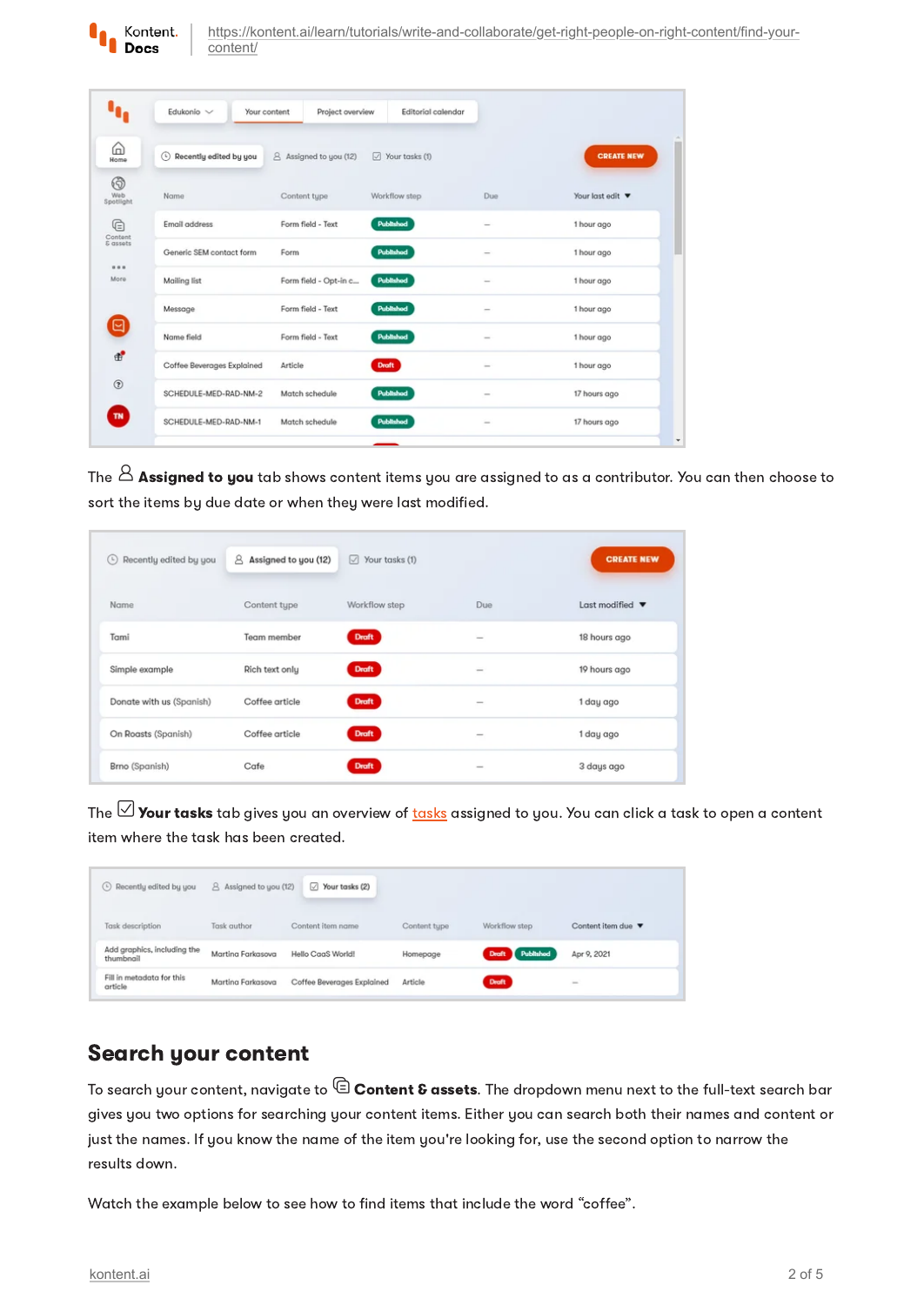

| Search for items by their name or content |  |                           |                   | ℗<br>Search in names and content $\sim$ |     |             |                          |
|-------------------------------------------|--|---------------------------|-------------------|-----------------------------------------|-----|-------------|--------------------------|
| 66 content items                          |  |                           |                   | $\gamma$                                |     |             | <b>CREATE NEW</b>        |
| Name                                      |  | Workflow st Type          |                   | Collection                              | Due | Published   | €                        |
| About us                                  |  | $C_{\cdots}$<br><b>P.</b> | Article           | Global                                  |     | 2 hours ago |                          |
| Root navigation item                      |  | Publi                     | Navigation item   | Global                                  |     | 2 hours ago |                          |
| Articles                                  |  | Publi                     | Navigation item   | Global                                  |     | 2 hours ago |                          |
| Image                                     |  | Publi                     | Image             | Global                                  |     | 2 hours ago |                          |
| Jean Moris                                |  | Publi                     | Author            | Global                                  |     | 2 hours ago |                          |
| Structured writing                        |  | Publi                     | Article           | Global                                  |     | 2 hours ago |                          |
| Email address                             |  | Publi                     | Form field - Text | Technical                               |     | 3 hours ago | $\overline{\phantom{a}}$ |

Content items filtering, first by their name and content, then only by name.

As you can see, selecting Search in names only narrows down the number of results dramatically.

## Advanced filtering options

Searching content items by name or by their content works well when you know what's written in your desired content item. Sometimes you might not know that. That's when the left-side filtering options come to the rescue.

Let's say you'd like to find all brewers and cafes that are ready for you to review. Combine the left-side filters to find them.

- 1. Select Brewer and Cafe in the Content type filter dropdown.
- 2. Select Review in the Workflow step filter dropdown.

You can refine the list of content items by the following criteria:

- Collection list only content items in a [collection](https://kontent.ai/learn/tutorials/set-up-kontent/set-up-your-project/collections/) relevant to you.
- **Content type**  $-$  only show items based on chosen [content](https://kontent.ai/learn/tutorials/manage-kontent/content-modeling/create-and-delete-content-types/) types.
- **Workflow step** filter your items by the [workflow](https://kontent.ai/learn/tutorials/manage-kontent/roles-and-workflow/manage-workflows/) step they're in.
- Contributor list only items [assigned](https://kontent.ai/learn/tutorials/write-and-collaborate/get-right-people-on-right-content/move-items-through-workflow/) to a specific person.
- Taxonomy filter your items by [taxonomies](https://kontent.ai/learn/tutorials/manage-kontent/content-modeling/create-taxonomies/) added to them.
- Status quickly find untranslated items or items with incorrectly filled in elements. Possible statuses:
	- Unfinished: One or more content elements are not filled in correctly.
	- Ready: All content elements are correctly filled in, the item is ready for publishing.
	- All done: Item is already published, no action needed.
	- Not translated: The item is not yet translated to the currently selected *language*.
- P**ublishing state** separate <u>[published,](https://kontent.ai/learn/tutorials/write-and-collaborate/publish-your-work/publish-content-items/)</u> not yet published, and <u>[unpublished](https://kontent.ai/learn/tutorials/write-and-collaborate/publish-your-work/unpublish-content-items/)</u> items.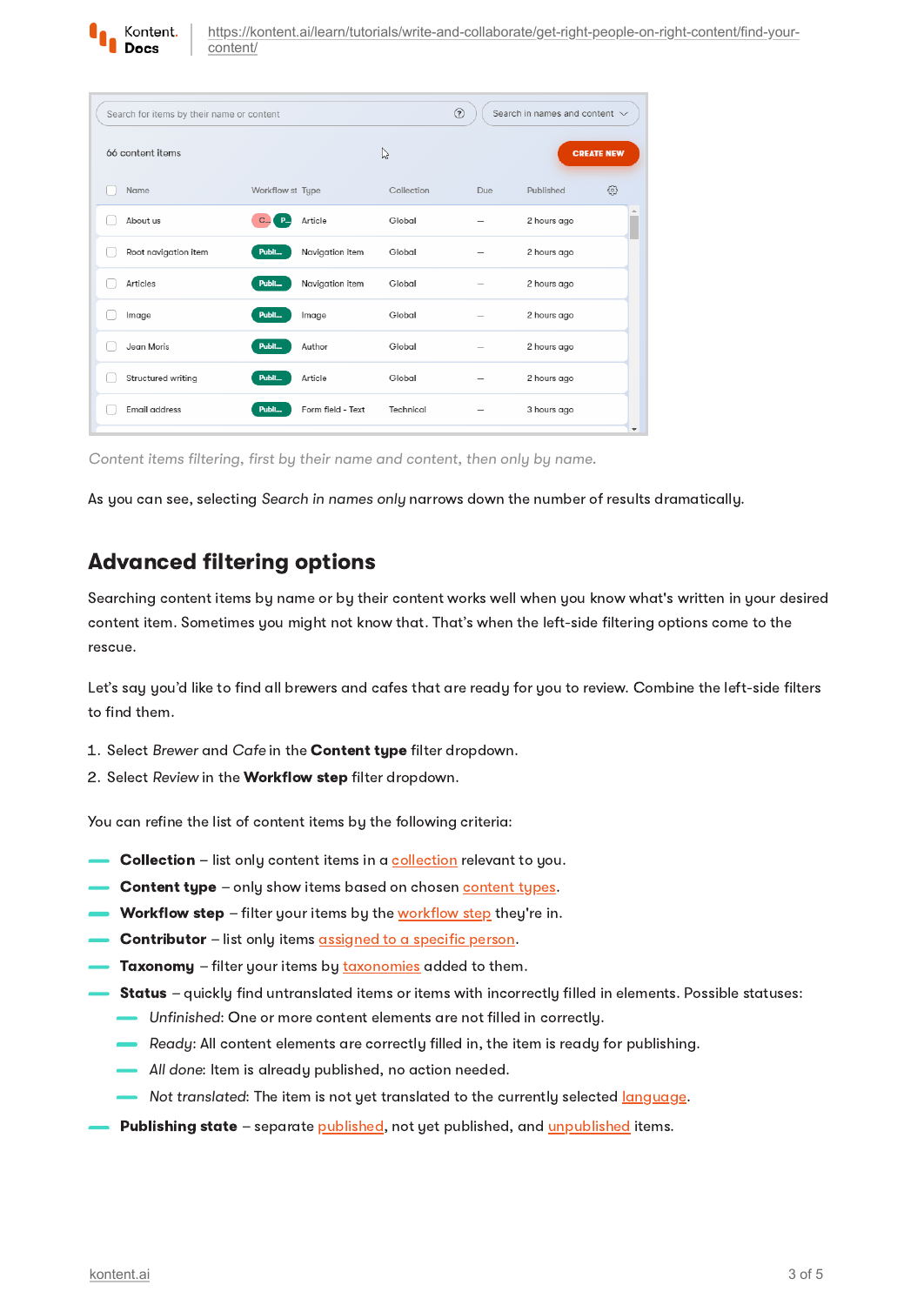

|                                    | Edukonio $\sim$<br>Content<br>Relations                       | Assets                                    |                                  |               | English (Default) ~                |
|------------------------------------|---------------------------------------------------------------|-------------------------------------------|----------------------------------|---------------|------------------------------------|
| ம<br>Home                          | Refine results                                                | Search for items by their name or content |                                  | $^{\circ}$    | Search in names and content $\sim$ |
| $\circledcirc$<br>Wob<br>Spotlight | Collection<br>Choose a collection<br>$\check{~}$              | 47 content items<br>B                     |                                  |               | <b>CREATE NEW</b>                  |
| G<br>Content                       | Content type                                                  | Name                                      | Workflow step                    | Type          | €<br>Collection                    |
| & assets                           | Choose a content type<br>$\check{~}$                          | Structured writing<br>٠                   | <b>Pu</b>                        | Article       | Global                             |
| A<br>Content<br>model              | Workflow step                                                 | About us                                  | Pu<br><b>D.,</b>                 | Article       | Global                             |
| €                                  | Choose a workflow step<br>$\check{~}$                         | Structured writing                        | P<br>Ap                          | Image         | Global                             |
| Project<br>settings                | Contributor<br>Choose a contributor<br>$\checkmark$           | Recommended articles                      | <b>Draft</b>                     | Smart article | Global                             |
|                                    | Taxonomy                                                      | Hello CaaS World!                         | $\Gamma$ Pu<br><b>D.</b> .       | Homepage      | Global                             |
| ⊡                                  | Choose a taxonomy term<br>$\check{~}$                         | Homepage                                  | <b>Draft</b>                     | Homepage      | Global                             |
| €                                  | <b>Status</b>                                                 | Manage your website with Web Spotlight    | $\mathbf{C}$<br>$P_{\text{max}}$ | Page          | Global                             |
|                                    | Choose a status<br>$\smallsmile$                              | Brisbane                                  | Published                        | Category      | Global                             |
| $^{\circ}$                         | Publishing state<br>Choose a publishing state<br>$\checkmark$ | Cafessa                                   | Published                        | Shop          | Global                             |
| TN                                 |                                                               | Inviktus                                  | Published                        | Shop          | Global<br>$\mathbf{v}$             |

#### Saving a filter

If you often search for the same content, you can save the filters you use the most. Filters can be saved in the content items list, project overview, editorial calendar, or dialogs where you select a content item.

To save an active filter:

- 1. Click  $\frac{a}{b}$  on the top of the **Refine results** sidebar.
- 2. Click  $\boxplus$  Save.
- 3. Type a name for the filter.
- 4. Click Save.



Saving a content items filter for later use.

When you want to use a saved filter, click its name located on the top of the sidebar. To rename or remove a saved filter, click  $\oslash$  next to the filter name and make changes as needed.

Saved filters are private to you. You can only share an active filter, meaning the one you are currently using.

#### Sharing a filter

To share an active filter: